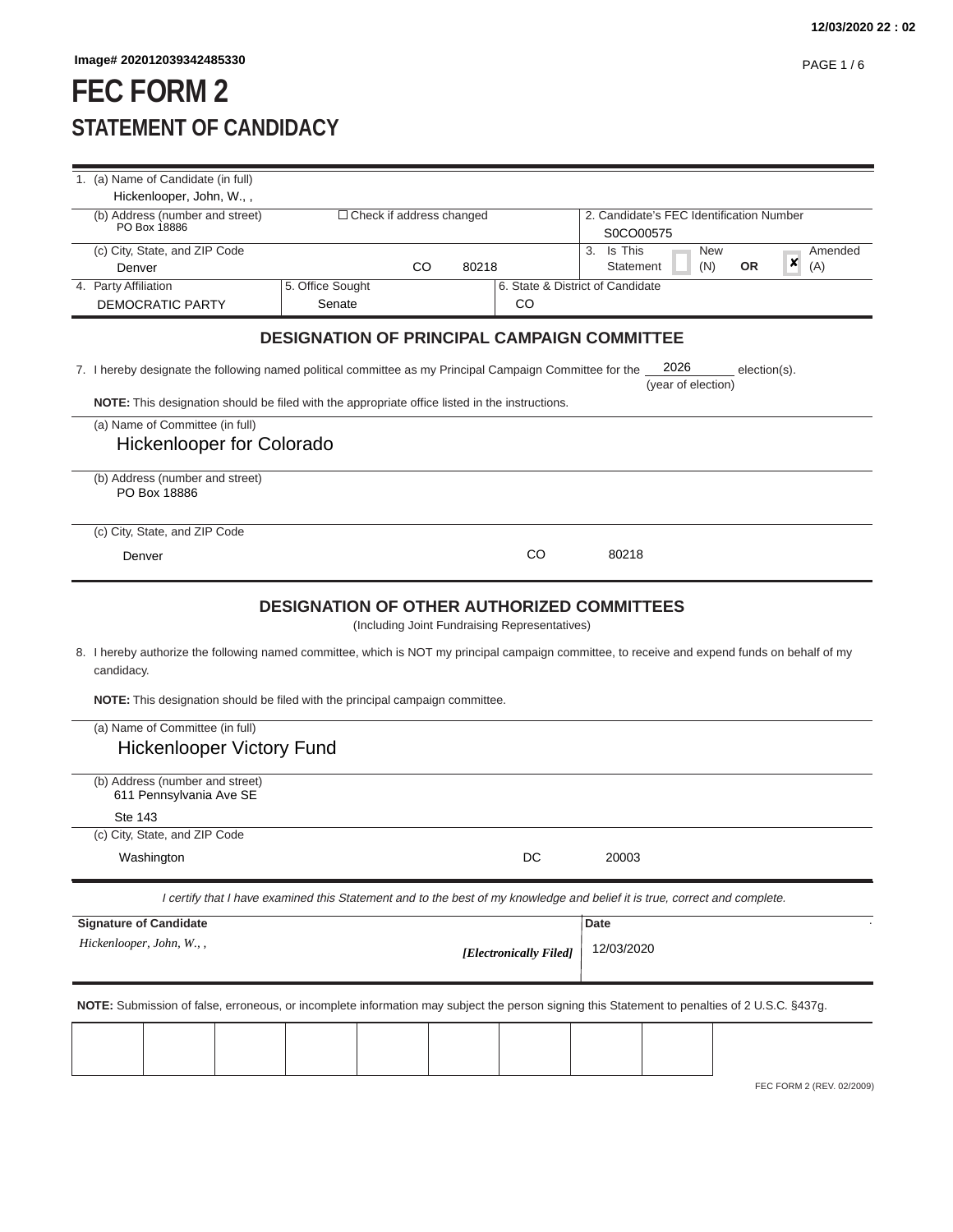FEC **Form 2S** (Revised 02/2017) **of Additional Authorized Committees** Page 2 of  $\frac{6}{5}$ **Optional Supplemental Page for Designation**

#### **DESIGNATION OF OTHER AUTHORIZED COMMITTEES**

| FEC Form 2S (Revised 02/2017)                              | of Additional Authorized Committees                                                                                                                                                                                                        | Page $\frac{2}{10}$ of $\frac{6}{10}$ |
|------------------------------------------------------------|--------------------------------------------------------------------------------------------------------------------------------------------------------------------------------------------------------------------------------------------|---------------------------------------|
|                                                            | <b>DESIGNATION OF OTHER AUTHORIZED COMMITTEES</b><br>(Including Joint Fundraising Representatives)                                                                                                                                         |                                       |
|                                                            | 8. I hereby authorize the following named committee, which is NOT my principal campaign committee, to receive and expend funds on behalf of my<br>candidacy. NOTE: This designation should be filed with the principal campaign committee. |                                       |
| (a) Name of Committee (in full)                            |                                                                                                                                                                                                                                            |                                       |
| Cunningham Hickenlooper Victory Fund                       |                                                                                                                                                                                                                                            |                                       |
| (b) Address (number and street)<br>PO Box 18886            |                                                                                                                                                                                                                                            |                                       |
| (c) City, State, and ZIP Code                              |                                                                                                                                                                                                                                            |                                       |
| Denver                                                     | CO<br>80218                                                                                                                                                                                                                                |                                       |
|                                                            |                                                                                                                                                                                                                                            |                                       |
|                                                            | 8. I hereby authorize the following named committee, which is NOT my principal campaign committee, to receive and expend funds on behalf of my<br>candidacy. NOTE: This designation should be filed with the principal campaign committee. |                                       |
| (a) Name of Committee (in full)                            |                                                                                                                                                                                                                                            |                                       |
| 2020 Senate Impact                                         |                                                                                                                                                                                                                                            |                                       |
| (b) Address (number and street)<br>918 Pennsylvania Ave SE |                                                                                                                                                                                                                                            |                                       |
| (c) City, State, and ZIP Code                              |                                                                                                                                                                                                                                            |                                       |
| Washington                                                 | 20003<br>DC                                                                                                                                                                                                                                |                                       |
|                                                            |                                                                                                                                                                                                                                            |                                       |
|                                                            | 8. I hereby authorize the following named committee, which is NOT my principal campaign committee, to receive and expend funds on behalf of my<br>candidacy. NOTE: This designation should be filed with the principal campaign committee. |                                       |
| (a) Name of Committee (in full)                            |                                                                                                                                                                                                                                            |                                       |
| Majority 2020                                              |                                                                                                                                                                                                                                            |                                       |
| (b) Address (number and street)<br>910 17th St NW          |                                                                                                                                                                                                                                            |                                       |
| Ste 925                                                    |                                                                                                                                                                                                                                            |                                       |
| (c) City, State, and ZIP Code                              |                                                                                                                                                                                                                                            |                                       |
| Washington                                                 | DC<br>20006                                                                                                                                                                                                                                |                                       |
|                                                            |                                                                                                                                                                                                                                            |                                       |
|                                                            | 8. I hereby authorize the following named committee, which is NOT my principal campaign committee, to receive and expend funds on behalf of my<br>candidacy. NOTE: This designation should be filed with the principal campaign committee. |                                       |
| (a) Name of Committee (in full)                            |                                                                                                                                                                                                                                            |                                       |
| <b>End Citizens United - NOW</b>                           |                                                                                                                                                                                                                                            |                                       |
| (b) Address (number and street)<br>514 Daniels St          |                                                                                                                                                                                                                                            |                                       |
| #286<br>(c) City, State, and ZIP Code                      |                                                                                                                                                                                                                                            |                                       |
| Raleigh                                                    | <b>NC</b><br>27605                                                                                                                                                                                                                         |                                       |

| (a) Name of Committee (in full)                            |    |       |  |
|------------------------------------------------------------|----|-------|--|
| 2020 Senate Impact                                         |    |       |  |
| (b) Address (number and street)<br>918 Pennsylvania Ave SE |    |       |  |
| (c) City, State, and ZIP Code                              |    |       |  |
| Washington                                                 | DC | 20003 |  |

| (a) Name of Committee (in full)                   |    |       |  |
|---------------------------------------------------|----|-------|--|
| Majority 2020                                     |    |       |  |
| (b) Address (number and street)<br>910 17th St NW |    |       |  |
| Ste 925                                           |    |       |  |
| (c) City, State, and ZIP Code                     |    |       |  |
| Washington                                        | DC | 20006 |  |

| (a) Name of Committee (in full)                   |    |       |  |
|---------------------------------------------------|----|-------|--|
| <b>End Citizens United - NOW</b>                  |    |       |  |
| (b) Address (number and street)<br>514 Daniels St |    |       |  |
| #286                                              |    |       |  |
| (c) City, State, and ZIP Code                     |    |       |  |
| Raleigh                                           | ΝC | 27605 |  |
|                                                   |    |       |  |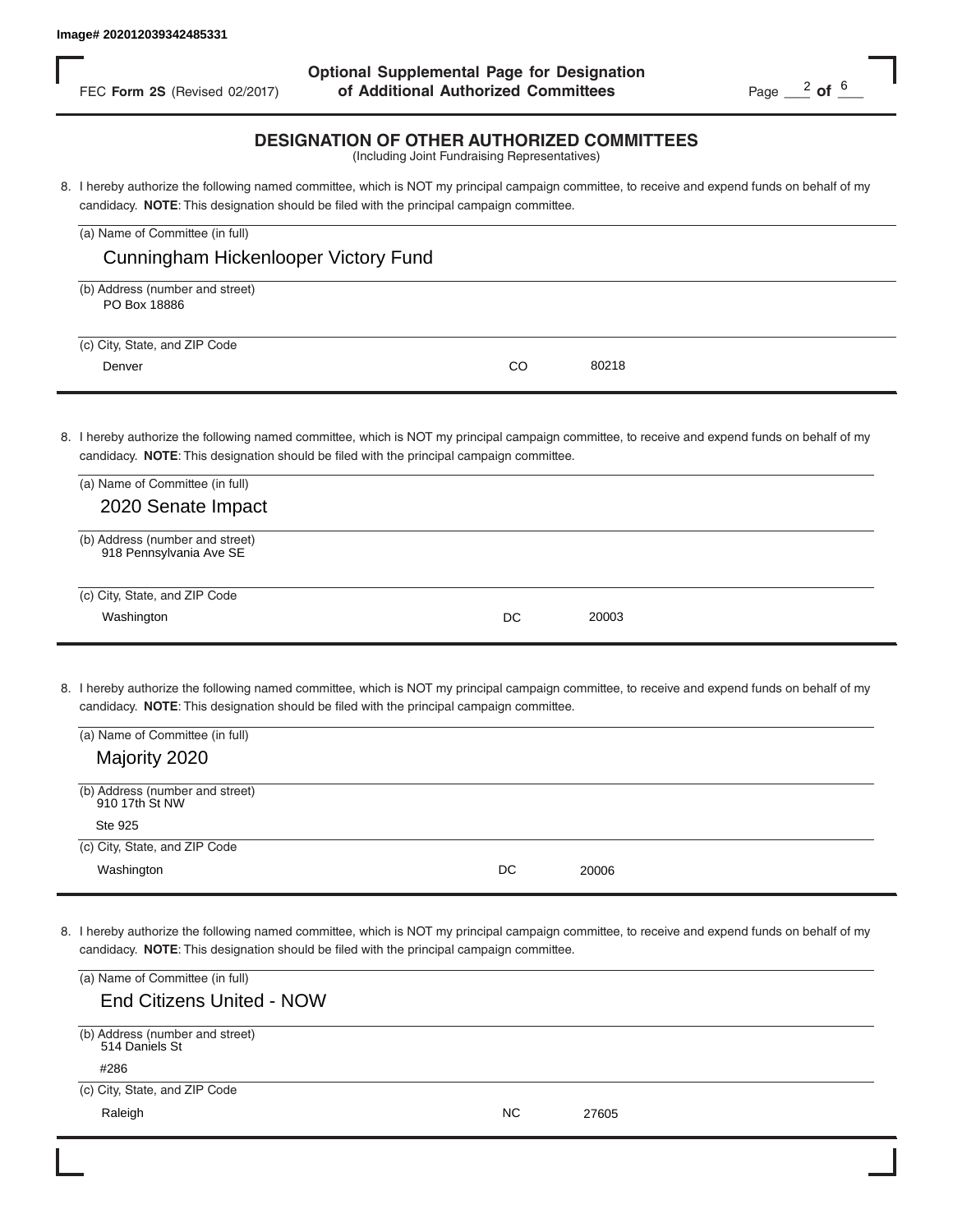FEC **Form 2S** (Revised 02/2017) **of Additional Authorized Committees** Page 23 of  $\frac{6}{5}$ **Optional Supplemental Page for Designation**

#### **DESIGNATION OF OTHER AUTHORIZED COMMITTEES**

| FEC Form 2S (Revised 02/2017)                              | of Additional Authorized Committees                                                                                                                                                                                                        | Page $\frac{3}{5}$ of $\frac{6}{5}$ |
|------------------------------------------------------------|--------------------------------------------------------------------------------------------------------------------------------------------------------------------------------------------------------------------------------------------|-------------------------------------|
|                                                            | <b>DESIGNATION OF OTHER AUTHORIZED COMMITTEES</b><br>(Including Joint Fundraising Representatives)                                                                                                                                         |                                     |
|                                                            | 8. I hereby authorize the following named committee, which is NOT my principal campaign committee, to receive and expend funds on behalf of my<br>candidacy. NOTE: This designation should be filed with the principal campaign committee. |                                     |
| (a) Name of Committee (in full)                            |                                                                                                                                                                                                                                            |                                     |
| 2020 Senate Victory Fund                                   |                                                                                                                                                                                                                                            |                                     |
| (b) Address (number and street)<br>918 Pennsylvania Ave SE |                                                                                                                                                                                                                                            |                                     |
| (c) City, State, and ZIP Code                              |                                                                                                                                                                                                                                            |                                     |
| Washington                                                 | DC<br>20003                                                                                                                                                                                                                                |                                     |
|                                                            |                                                                                                                                                                                                                                            |                                     |
|                                                            | 8. I hereby authorize the following named committee, which is NOT my principal campaign committee, to receive and expend funds on behalf of my<br>candidacy. NOTE: This designation should be filed with the principal campaign committee. |                                     |
| (a) Name of Committee (in full)                            |                                                                                                                                                                                                                                            |                                     |
| <b>Battleground Victory 2020</b>                           |                                                                                                                                                                                                                                            |                                     |
| (b) Address (number and street)<br>611 Pennsylvania Ave SE |                                                                                                                                                                                                                                            |                                     |
| Num 143                                                    |                                                                                                                                                                                                                                            |                                     |
| (c) City, State, and ZIP Code                              |                                                                                                                                                                                                                                            |                                     |
| Washington                                                 | 20003<br>DC                                                                                                                                                                                                                                |                                     |
|                                                            |                                                                                                                                                                                                                                            |                                     |
|                                                            | 8. I hereby authorize the following named committee, which is NOT my principal campaign committee, to receive and expend funds on behalf of my<br>candidacy. NOTE: This designation should be filed with the principal campaign committee. |                                     |
| (a) Name of Committee (in full)                            |                                                                                                                                                                                                                                            |                                     |
| Senate Challengers Victory Fund                            |                                                                                                                                                                                                                                            |                                     |
| (b) Address (number and street)<br>600 Pennsylvania Ave SE |                                                                                                                                                                                                                                            |                                     |
| #15845                                                     |                                                                                                                                                                                                                                            |                                     |
| (c) City, State, and ZIP Code                              |                                                                                                                                                                                                                                            |                                     |
| Washington                                                 | DC<br>20003                                                                                                                                                                                                                                |                                     |
|                                                            |                                                                                                                                                                                                                                            |                                     |
|                                                            | 8. I hereby authorize the following named committee, which is NOT my principal campaign committee, to receive and expend funds on behalf of my<br>candidacy. NOTE: This designation should be filed with the principal campaign committee. |                                     |
| (a) Name of Committee (in full)                            |                                                                                                                                                                                                                                            |                                     |
| All For Our Country Victory Fund                           |                                                                                                                                                                                                                                            |                                     |
| (b) Address (number and street)<br>611 Pennsylvania Ave SE |                                                                                                                                                                                                                                            |                                     |
| <b>Ste 143</b>                                             |                                                                                                                                                                                                                                            |                                     |
| (c) City, State, and ZIP Code                              |                                                                                                                                                                                                                                            |                                     |
| Washington                                                 | 20003<br>DC                                                                                                                                                                                                                                |                                     |

| (a) Name of Committee (in full)                            |    |       |  |
|------------------------------------------------------------|----|-------|--|
| Battleground Victory 2020                                  |    |       |  |
| (b) Address (number and street)<br>611 Pennsylvania Ave SE |    |       |  |
| Num 143                                                    |    |       |  |
| (c) City, State, and ZIP Code                              |    |       |  |
| Washington                                                 | DC | 20003 |  |
|                                                            |    |       |  |

| (a) Name of Committee (in full)   |    |       |  |
|-----------------------------------|----|-------|--|
| Senate Challengers Victory Fund   |    |       |  |
| (b) Address (number and street)   |    |       |  |
| 600 Pennsylvania Ave SE<br>#15845 |    |       |  |
| (c) City, State, and ZIP Code     |    |       |  |
| Washington                        | DC | 20003 |  |
|                                   |    |       |  |

| All For Our Country Victory Fund                           |    |       |  |
|------------------------------------------------------------|----|-------|--|
| (b) Address (number and street)<br>611 Pennsylvania Ave SE |    |       |  |
| Ste 143                                                    |    |       |  |
| (c) City, State, and ZIP Code                              |    |       |  |
| Washington                                                 | DC | 20003 |  |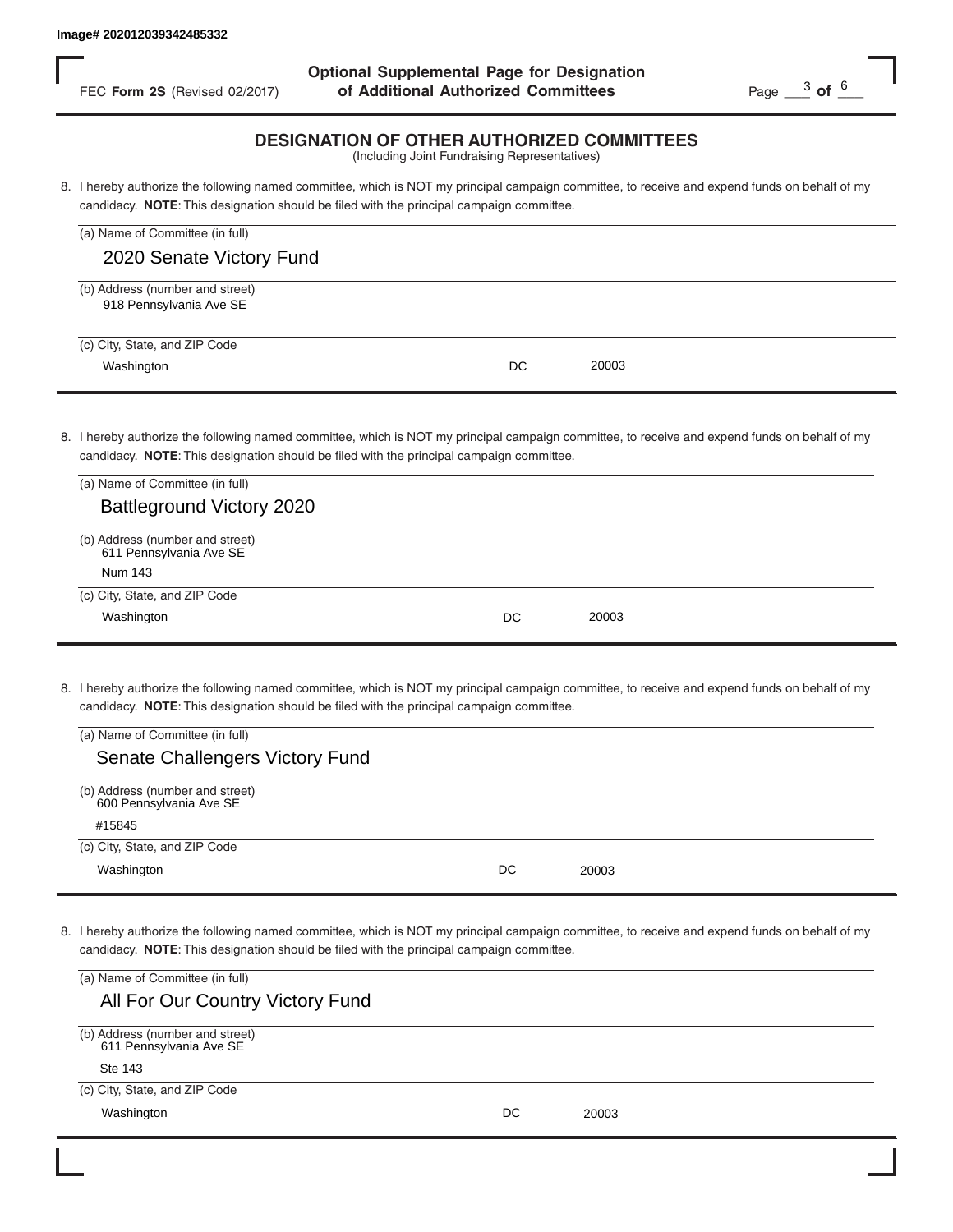FEC **Form 2S** (Revised 02/2017) **of Additional Authorized Committees** Page  $\frac{4}{5}$  of  $\frac{6}{5}$ **Optional Supplemental Page for Designation**

#### **DESIGNATION OF OTHER AUTHORIZED COMMITTEES**

| FEC Form 2S (Revised 02/2017)                                                                                                      | of Additional Authorized Committees                                                                                                                                                                                                        | Page $\frac{4}{100}$ of $\frac{6}{100}$ |
|------------------------------------------------------------------------------------------------------------------------------------|--------------------------------------------------------------------------------------------------------------------------------------------------------------------------------------------------------------------------------------------|-----------------------------------------|
|                                                                                                                                    | <b>DESIGNATION OF OTHER AUTHORIZED COMMITTEES</b><br>(Including Joint Fundraising Representatives)                                                                                                                                         |                                         |
|                                                                                                                                    | 8. I hereby authorize the following named committee, which is NOT my principal campaign committee, to receive and expend funds on behalf of my<br>candidacy. NOTE: This designation should be filed with the principal campaign committee. |                                         |
| (a) Name of Committee (in full)                                                                                                    |                                                                                                                                                                                                                                            |                                         |
| Colorado Way 2020                                                                                                                  |                                                                                                                                                                                                                                            |                                         |
| (b) Address (number and street)<br>910 17th St NW<br>Ste 925                                                                       |                                                                                                                                                                                                                                            |                                         |
| (c) City, State, and ZIP Code                                                                                                      |                                                                                                                                                                                                                                            |                                         |
| Washington                                                                                                                         | DC<br>20006                                                                                                                                                                                                                                |                                         |
| (a) Name of Committee (in full)<br><b>Mountain West Victory Fund</b>                                                               | 8. I hereby authorize the following named committee, which is NOT my principal campaign committee, to receive and expend funds on behalf of my<br>candidacy. NOTE: This designation should be filed with the principal campaign committee. |                                         |
| (b) Address (number and street)<br>611 Pennsylvania Ave SE<br><b>Ste 143</b>                                                       |                                                                                                                                                                                                                                            |                                         |
| (c) City, State, and ZIP Code<br>Washington                                                                                        | 20003<br>DC                                                                                                                                                                                                                                |                                         |
| (a) Name of Committee (in full)<br><b>Blue Senate Majority 2020</b>                                                                | 8. I hereby authorize the following named committee, which is NOT my principal campaign committee, to receive and expend funds on behalf of my<br>candidacy. NOTE: This designation should be filed with the principal campaign committee. |                                         |
| (b) Address (number and street)<br>120 Maryland Ave NE                                                                             |                                                                                                                                                                                                                                            |                                         |
| (c) City, State, and ZIP Code                                                                                                      |                                                                                                                                                                                                                                            |                                         |
| Washington                                                                                                                         | DC<br>20002                                                                                                                                                                                                                                |                                         |
| (a) Name of Committee (in full)<br><b>Blue Senate Candidate Fund</b><br>(b) Address (number and street)<br>918 Pennsylvania Ave SE | 8. I hereby authorize the following named committee, which is NOT my principal campaign committee, to receive and expend funds on behalf of my<br>candidacy. NOTE: This designation should be filed with the principal campaign committee. |                                         |
| (c) City, State, and ZIP Code                                                                                                      |                                                                                                                                                                                                                                            |                                         |
| Washington                                                                                                                         | 20003<br>DC                                                                                                                                                                                                                                |                                         |

| (a) Name of Committee (in full)                            |    |       |  |
|------------------------------------------------------------|----|-------|--|
| <b>Mountain West Victory Fund</b>                          |    |       |  |
| (b) Address (number and street)<br>611 Pennsylvania Ave SE |    |       |  |
| Ste 143                                                    |    |       |  |
| (c) City, State, and ZIP Code                              |    |       |  |
| Washington                                                 | DC | 20003 |  |
|                                                            |    |       |  |

| (a) Name of Committee (in full)                        |    |       |  |
|--------------------------------------------------------|----|-------|--|
| <b>Blue Senate Majority 2020</b>                       |    |       |  |
|                                                        |    |       |  |
| (b) Address (number and street)<br>120 Maryland Ave NE |    |       |  |
|                                                        |    |       |  |
| (c) City, State, and ZIP Code                          |    |       |  |
| Washington                                             | DC | 20002 |  |
|                                                        |    |       |  |

| (a) Name of Committee (in full)                            |    |       |  |
|------------------------------------------------------------|----|-------|--|
| <b>Blue Senate Candidate Fund</b>                          |    |       |  |
| (b) Address (number and street)<br>918 Pennsylvania Ave SE |    |       |  |
| (c) City, State, and ZIP Code                              |    |       |  |
| Washington                                                 | DC | 20003 |  |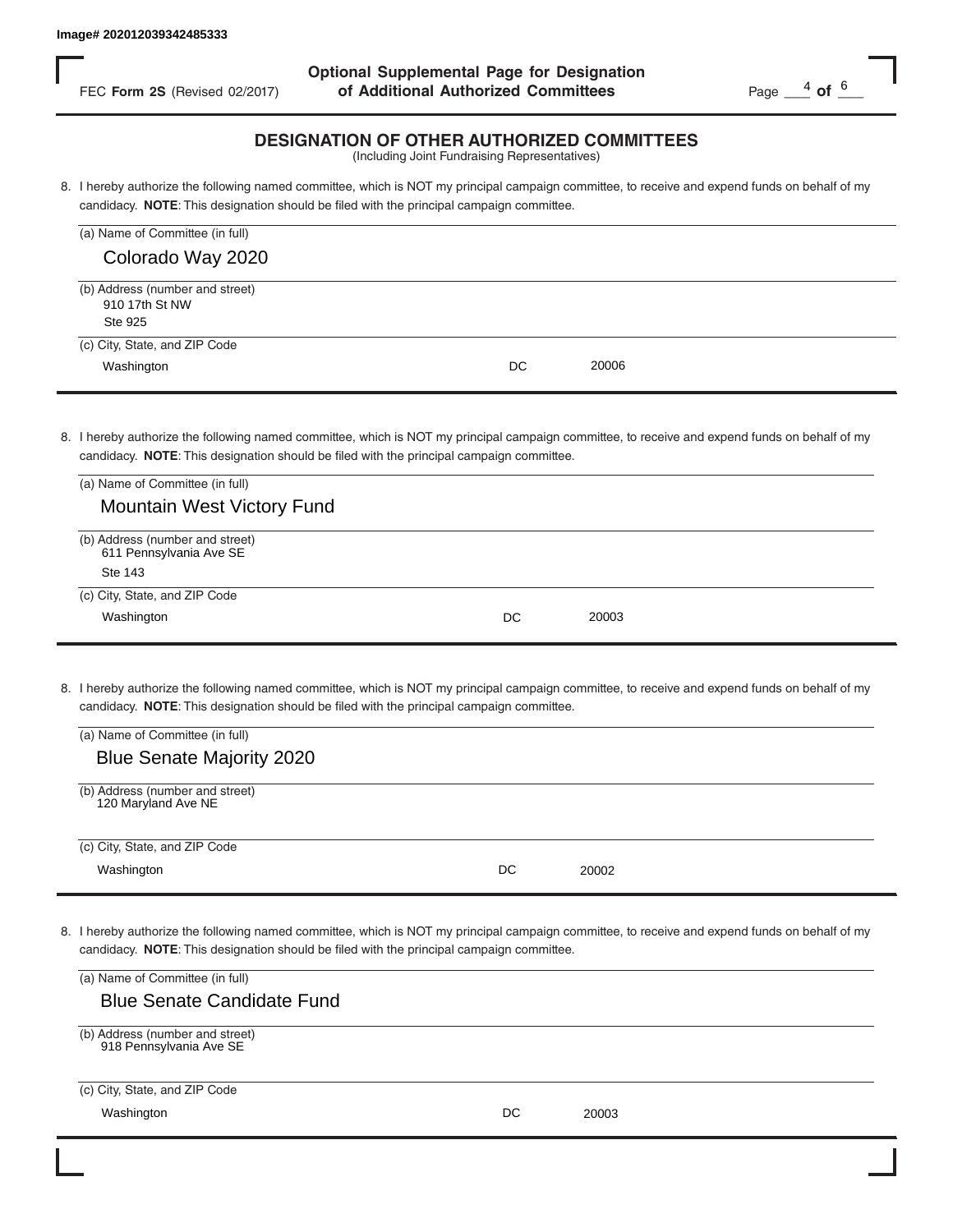FEC **Form 2S** (Revised 02/2017) **of Additional Authorized Committees** Page Page Portes **Optional Supplemental Page for Designation**

## **DESIGNATION OF OTHER AUTHORIZED COMMITTEES**

| (a) Name of Committee (in full)                        |    |       |  |
|--------------------------------------------------------|----|-------|--|
| Colorado Senate Victory 2020                           |    |       |  |
| (b) Address (number and street)<br>120 Maryland Ave NE |    |       |  |
| (c) City, State, and ZIP Code<br>Washington            | DC | 20002 |  |

| FEC Form 2S (Revised 02/2017)                              | of Additional Authorized Committees                                                                                                                                                                                                        | Page $-$ 5 of $-$ |
|------------------------------------------------------------|--------------------------------------------------------------------------------------------------------------------------------------------------------------------------------------------------------------------------------------------|-------------------|
|                                                            | <b>DESIGNATION OF OTHER AUTHORIZED COMMITTEES</b><br>(Including Joint Fundraising Representatives)                                                                                                                                         |                   |
|                                                            | 8. I hereby authorize the following named committee, which is NOT my principal campaign committee, to receive and expend funds on behalf of my<br>candidacy. NOTE: This designation should be filed with the principal campaign committee. |                   |
| (a) Name of Committee (in full)                            |                                                                                                                                                                                                                                            |                   |
| Colorado Senate Victory 2020                               |                                                                                                                                                                                                                                            |                   |
| (b) Address (number and street)<br>120 Maryland Ave NE     |                                                                                                                                                                                                                                            |                   |
| (c) City, State, and ZIP Code                              |                                                                                                                                                                                                                                            |                   |
| Washington                                                 | DC<br>20002                                                                                                                                                                                                                                |                   |
|                                                            |                                                                                                                                                                                                                                            |                   |
|                                                            | 8. I hereby authorize the following named committee, which is NOT my principal campaign committee, to receive and expend funds on behalf of my<br>candidacy. NOTE: This designation should be filed with the principal campaign committee. |                   |
| (a) Name of Committee (in full)                            |                                                                                                                                                                                                                                            |                   |
| Senate 2020                                                |                                                                                                                                                                                                                                            |                   |
| (b) Address (number and street)<br>918 Pennsylvania Ave SE |                                                                                                                                                                                                                                            |                   |
| (c) City, State, and ZIP Code                              |                                                                                                                                                                                                                                            |                   |
| Washington                                                 | 20003<br>DC                                                                                                                                                                                                                                |                   |
|                                                            |                                                                                                                                                                                                                                            |                   |
|                                                            | 8. I hereby authorize the following named committee, which is NOT my principal campaign committee, to receive and expend funds on behalf of my<br>candidacy. NOTE: This designation should be filed with the principal campaign committee. |                   |
| (a) Name of Committee (in full)                            |                                                                                                                                                                                                                                            |                   |
| Win the West 2020                                          |                                                                                                                                                                                                                                            |                   |
| (b) Address (number and street)<br>3104 E Camelback Rd     |                                                                                                                                                                                                                                            |                   |
| <b>Unit 924</b>                                            |                                                                                                                                                                                                                                            |                   |
| (c) City, State, and ZIP Code                              |                                                                                                                                                                                                                                            |                   |
| Phoenix                                                    | AZ<br>85016                                                                                                                                                                                                                                |                   |
|                                                            |                                                                                                                                                                                                                                            |                   |
|                                                            | 8. I hereby authorize the following named committee, which is NOT my principal campaign committee, to receive and expend funds on behalf of my<br>candidacy. NOTE: This designation should be filed with the principal campaign committee. |                   |
| (a) Name of Committee (in full)                            |                                                                                                                                                                                                                                            |                   |
| <b>Senate Spurs</b>                                        |                                                                                                                                                                                                                                            |                   |
| (b) Address (number and street)<br>918 Pennsylvania Ave SE |                                                                                                                                                                                                                                            |                   |
| (c) City, State, and ZIP Code                              |                                                                                                                                                                                                                                            |                   |
| Washington                                                 | DC<br>20003                                                                                                                                                                                                                                |                   |

| (a) Name of Committee (in full)                        |    |       |
|--------------------------------------------------------|----|-------|
| Win the West 2020                                      |    |       |
| (b) Address (number and street)<br>3104 E Camelback Rd |    |       |
| <b>Unit 924</b>                                        |    |       |
| (c) City, State, and ZIP Code                          |    |       |
| Phoenix                                                | AZ | 85016 |

| (a) Name of Committee (in full)                            |    |       |  |
|------------------------------------------------------------|----|-------|--|
| <b>Senate Spurs</b>                                        |    |       |  |
| (b) Address (number and street)<br>918 Pennsylvania Ave SE |    |       |  |
| (c) City, State, and ZIP Code                              |    |       |  |
| Washington                                                 | DC | 20003 |  |